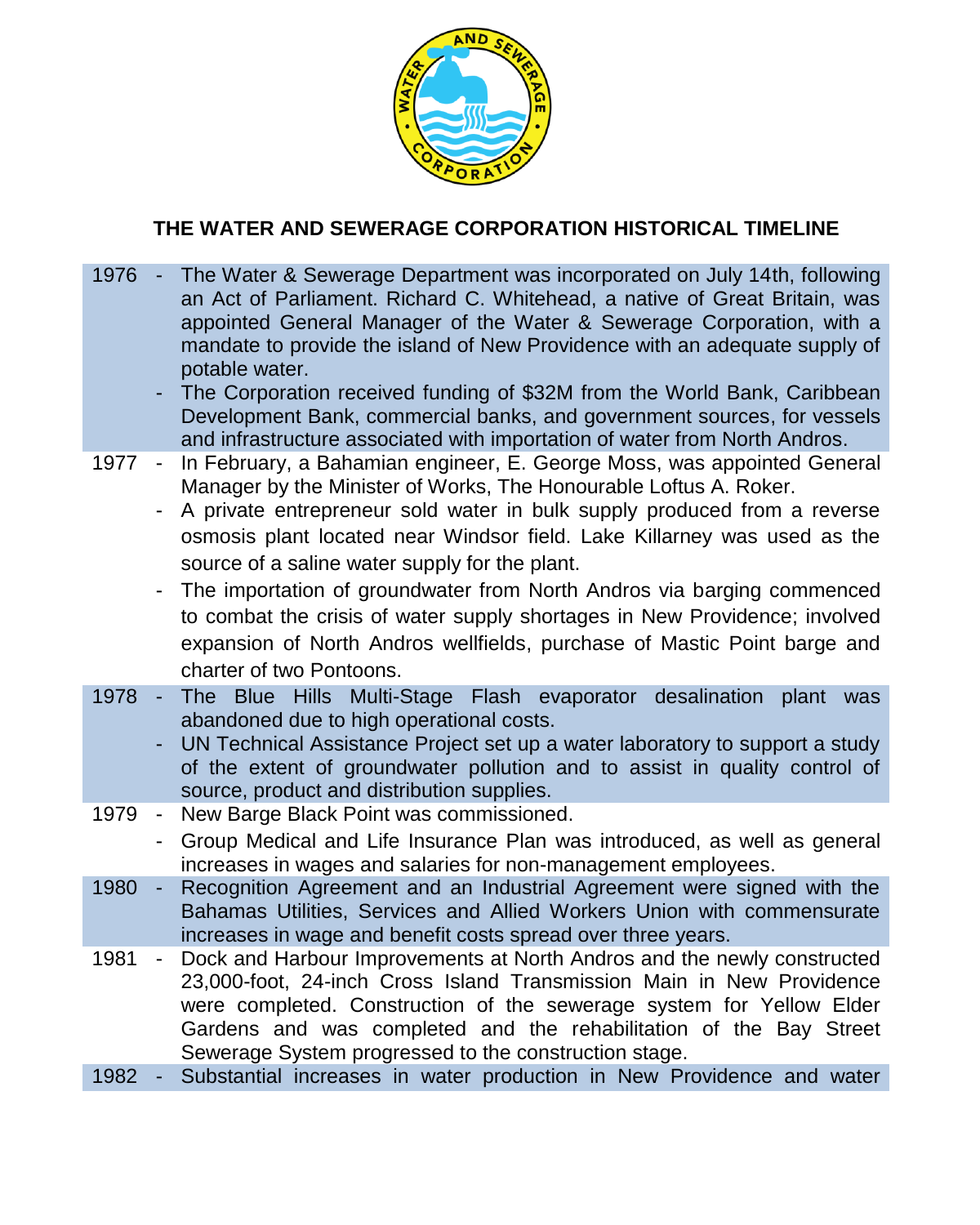importation from North Andros eliminated regular water rationing by pressure reduction.

- The dock at Morgan's Bluff, Andros, was officially opened.
- The cottage at Prospect Park was converted into a Laboratory.
- The rehabilitated Bay Street Sewerage Scheme was commissioned.
- 1983 Strengthening of the Leakage Control Section via increased manpower, vehicles, and equipment to address high "unaccounted-for-water".
	- Record water production recorded due to improvements in operations and maintenance procedures in both New Providence and North Andros wellfields.
- 1984 Training and development of employees took on a more progressive stance. Quality control and monitoring of water quality took on a more focused approach through increased sampling and analyses of source and distributed supplies.
- 1985 A new five-year \$38 million Development Plan was formulated in consultation with the World Bank, European Investment Band and the Caribbean Development Bank, for improvement in water and sewerage operations, as well as water resources.
- 1986 The early usage of personal computer and appropriate software as a management tool in the workplace.
	- Expansion of sewerage systems to Elizabeth Estates and Pinewood Gardens was continued as well as the commencement of construction relative to the Yellow Elder Gardens-Big Pond sewerage project.
- 1987 A new wastewater treatment plant producing high effluent quality was commissioned at Elizabeth Estates.
- 1988 Substantial progress made in achieving a fully integrated and computerized accounting system, as well as purchase of a Maintenance Management System for all equipment maintenance work.
	- Overhaul of the chlorination facilities at the major pumping stations on New Providence to effect delivery of safe water supply throughout the distribution network.
- 1989 Expansion of North Andros wellfield (Phase I) and construction of a new seawall at Morgan's Bluff completed.
	- 15,000 ton tanker, Rio Titan, entered service tanker on a long-term lease/purchase option.
	- The first schedule of the Water and Sewerage Corporation Act was changed to include "All islands of the Bahamas". A Steering Committee was established to coordinate takeover of staff and water systems of Family Island Water Supply Section of the Ministry of Works and Lands.
- 1990 The Customer Information System was installed and implemented. Most employees were exposed to Quality Customer Service training programmes.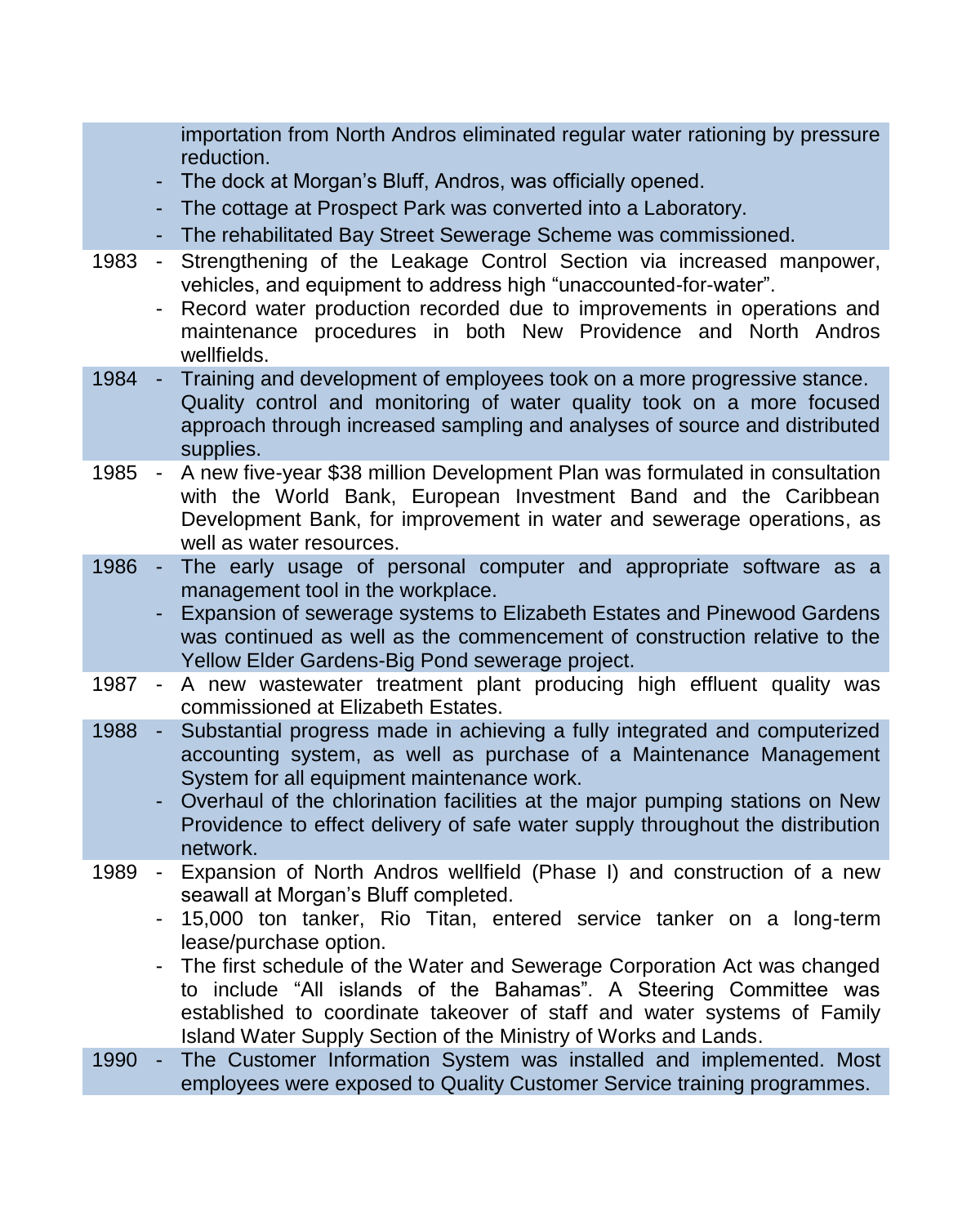- A new Meter Management Unit was established for enhancing greater revenue protection.
- Yellow Elder Gardens-Big Pond Sewerage Collection system was completed.
- 1991 First Annual National Water Week held, the Exhibition at the Mall at Marathon, being one of the key features.
	- Installation of a deep disposal well in Yellow Elder Gardens and trunk sewer main on Yamacraw Road were significant sewerage works.
	- The Internal Audit Section was established for more effective accountability and compliance throughout the organization.
- 1992 Technical assistance to The Bahamas from the United Nations Development Program (UNDP) in the Water Sector came to a close. The Pan American Health Organization (PAHO) provided technical assistance for the Groundwater Pollution Assessment Study.
	- Hurricane Andrew devastated water systems on Eleuthera and severe bush fires destroyed large portions of the Marsh Harbor, Abaco wellfield. Numerous water supply projects were completed on Spanish Wells, Acklins, South Andros, San Salvador, Grand Bahama and Long Island.
	- Yellow Elder Gardens Sewerage Treatment Facility and the Yamacraw Trunk Sewer Scheme were officially commissioned.
- 1993 The Water Tower was declared a National Water Landmark during the 3<sup>rd</sup> Annual National Water Week.
	- Plant replacement and refurbishment works in New Providence as well as water supply extension and expansion in the Family Islands were primary focus.
	- The Corporation achieved second placed in the 100-Day Challenge Competition.
	- A new \$7.5 million government-guaranteed loan was approved for the Eleuthera Water Supply Improvement Project.
- 1994 Blue Hills Pumping Station was declared a National Water Landmark during the 4<sup>th</sup> Annual National Water Week.
	- New electronic meter readers were purchased for enhanced revenue accuracy.
	- A new 625,000 gallon glass-coated tank was commissioned at Winton Waterworks facility.

Twenty miles of new water mains at a cost of \$2.3 million were commissioned in Exuma, connecting Rolle Town to Farmer's Hill.

1995 - A number of Capital Water Projects in the Family Islands were implemented. The Eleuthera Water Supply project was significantly completed and a number of improvement works were carried out on Abaco. Matthew Town, Inagua, received a new distribution system and on Grand Bahama, all water systems in the East End were transferred to the Grand Bahama Port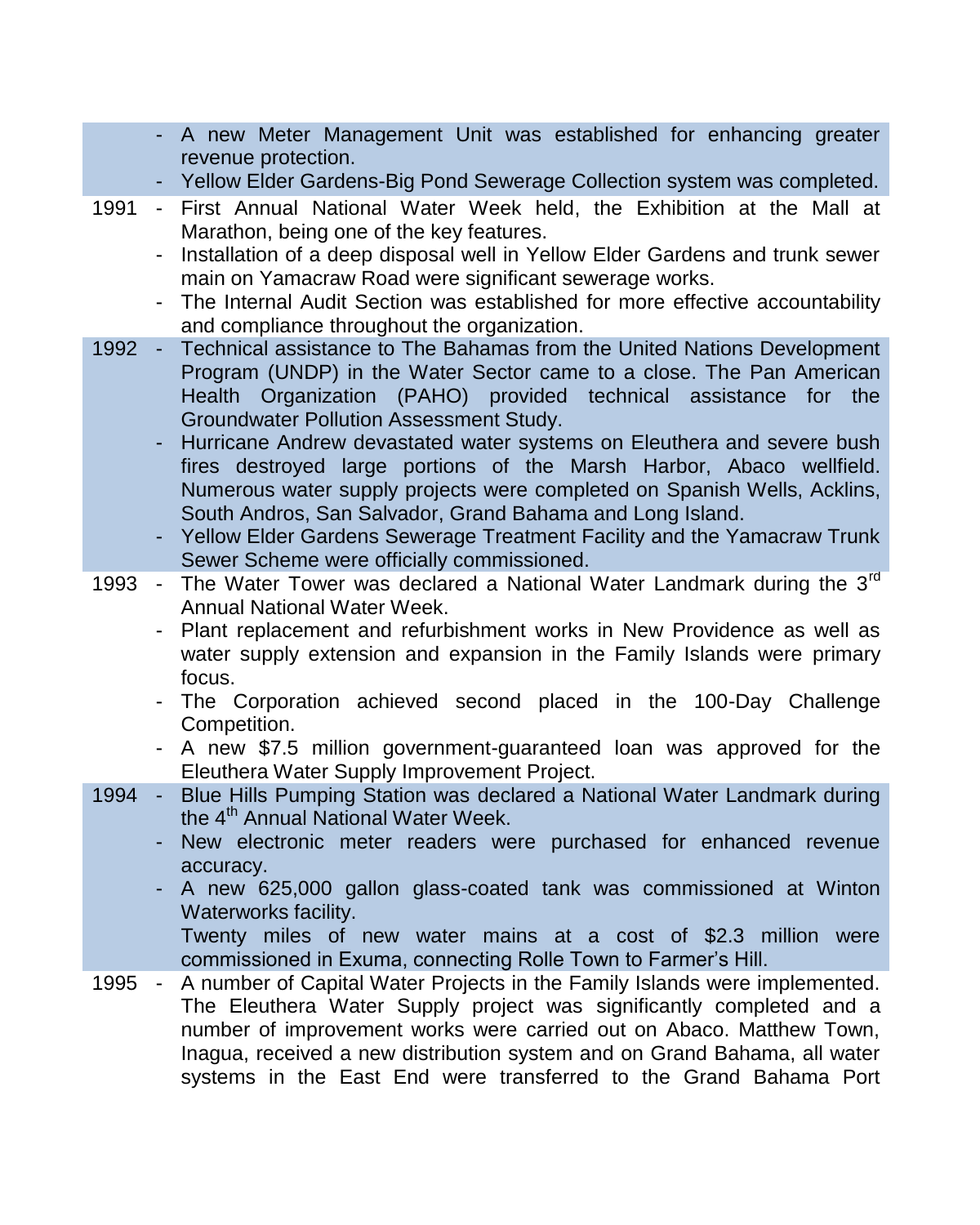Authority. Inagua.

- 1996 A contract was signed with Bacardi/DeSalco for the provision of a new 2 million gallons per day Reverse Osmosis Plant for New Providence.
	- A new Septage and Sludge Handling facility of Harold Road was installed and commissioned.
	- The Corporation hosted the Fifth Annual Caribbean Water & Wastewater Conference in New Providence with 238 delegates from 26 different countries. General Manager, E. George Moss, was awarded a distinguished gold pin for his long and outstanding contributions in the development of the water sector.
- 1997 A new Administrative Building for the Corporation, located at 87 Thompson Blvd., was realized.
	- The All Eleuthera Water Supply Project was commissioned by Prime Minister, the Rt. Hon. Hubert Ingraham.
- 1998 A new 2-million gallons per day reverse osmosis plant was commissioned at Windsor Waterworks, under a Build-Own-Operate agreement executed between the Corporation and Waterfields Company Limited. Bids and negotiations to provide desalinated water in the Family Islands under the Build-Own-Operate arrangement were solicited from potential contractors.
- 1999 Mr. E. George Moss, who had served as General Manager for 22 years, was seconded to the newly created Public Utilities Commission. Mr. Richard W. Greene succeeded him as General Manager.
	- To meet changing organizational needs, a restructuring exercise was undertaken, resulting in a new Customer Service Department, and three new Assistant General Managers joining the executive management team.
	- New tariff increases were improved and implemented.
	- The New Providence Mains project was completed and approximately 40 miles of new and refurbished mains commissioned.
	- Hurricane Floyd struck The Bahamas causing significant damage to many of the Family Islands water infrastructure.
- 2000 Work begun on the \$20 Million Family Island Improvement Water Supply Project, of which \$13Mn was funded by IDB.
	- Implementation of a \$1.9 million dollar Y2K Compliant Fully Integrated Customer Information System and Financial Information System.
- 2001 Works completed on the Family islands comprising the installation of some 83 miles of pipe, 500 wells, 700 service connections, 7 distribution pumping stations, and 1.0 million gallons of storage on the islands of Abaco, Exuma, and South Eleuthera.
- 2002 Thames Water Overseas Consultancy Limited (THAMES) in collaboration with a Mission from the Inter-American Development Bank (IDB) presented a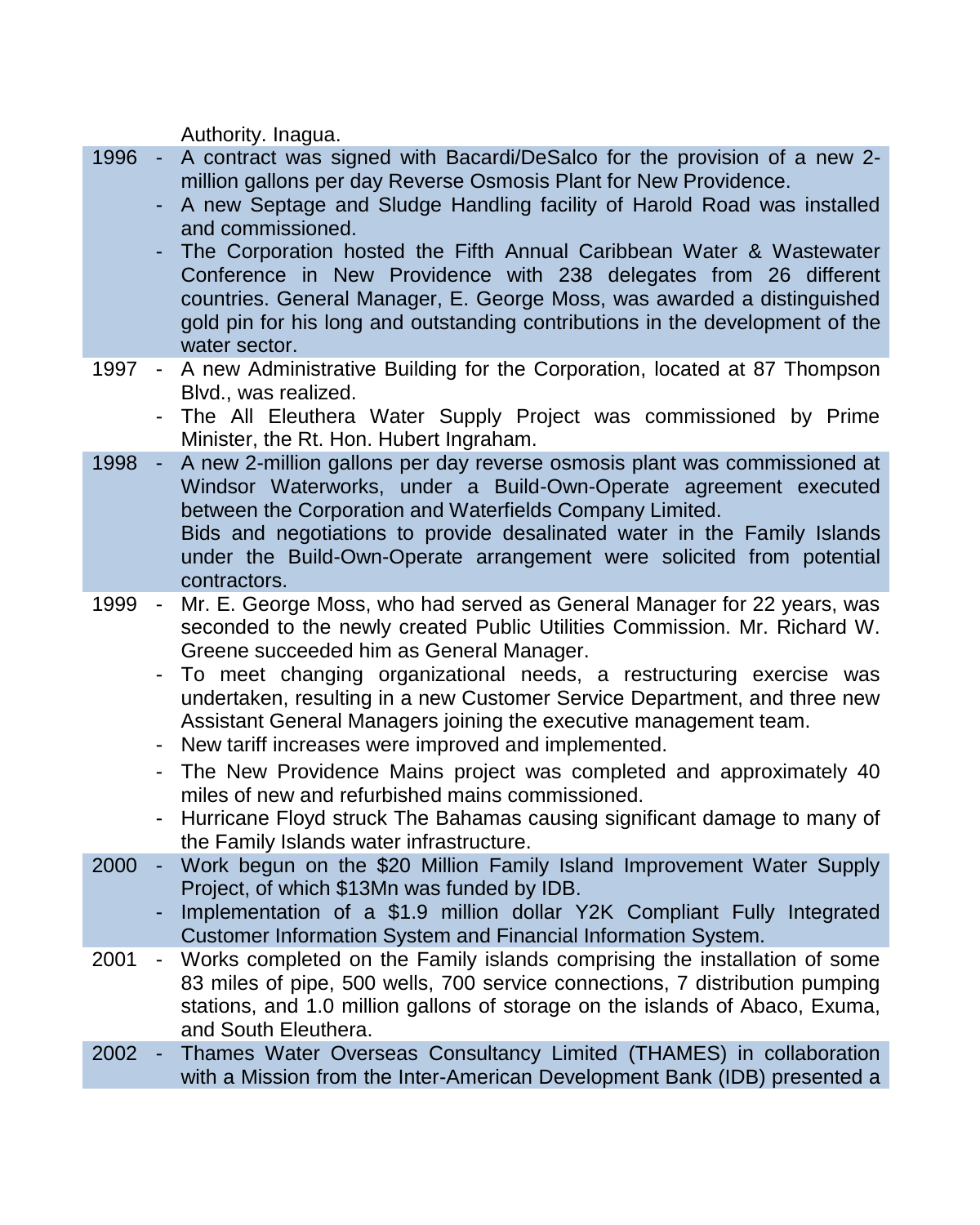Corporate Business Plan 2002-2012 to provide an action plan and financial model to chart the Corporation's future path.

- 2003 A water supply strategy was developed for the island of New Providence inclusive of a transition to desalination as the predominant water production method, and the reduction of Non Revenue Water (NRW) through a combination of in-house activities and a pilot performance based reduction contract with the private sector
	- The water supply strategy also included digital mapping of all infrastructure under a new Geographic Information System (GIS)
	- Mr. Abraham Butler was appointed as General Manager.
- 2004 Mr. Abraham Butler was appointed as General Manager The first phase of the water supply strategy commenced through the procurement of a new desalination plant with a capacity of 6 million gallon per day.
- 2005 A bid to design, build, and operate a new seawater desalination plant at the Blue Hills Waterworks from Consolidated Water Company, was accepted by the Corporation. The contract spans twenty (20) years, or until thirty-five (35) billion US gallons of water have been supplied. A component to provide engineering services and equipment to reduce the amount of Non-Revenue Water (NRW) has been included as well.
- 2006 The Blue Hills desalination plant was completed and commissioned with full capacity of 6.0 million imperial gallons per day.
- 2007 Desalination plants installed and commissioned in Salina Point, Acklins, Cherokee, Abaco, Central Eleuthera, and several other small and remote Family Island communities.
	- A new customer call center was created in the Commercial Operations Division.

Mr. Godfrey Sherman was appointed as General Manager.

- 2008 New commercial offices were opened at Bailey Town, Bimini, Cooper's Town, Abaco, Georgetown, Exuma, and Snug Corner, Acklins.
- 2009 A water and sanitation sector strategy, funded by the Inter-American Development Bank (IDB), was prepared in consultation with Castalia Strategic Advisors.
- 2010 Mr. Glen Laville was appointed as General Manager.
- 2011 The 35-year era of barging water from Andros came to an end, and was replaced by desalination.
	- A new \$81 million, five-year loan agreement was signed with the Inter-American Development Bank (IDB) to address key challenges of water loss, institutional strengthening, wastewater infrastructure needs, and regulatory reform.

The Corporation signed preliminary agreements with Baha Mar to supply its